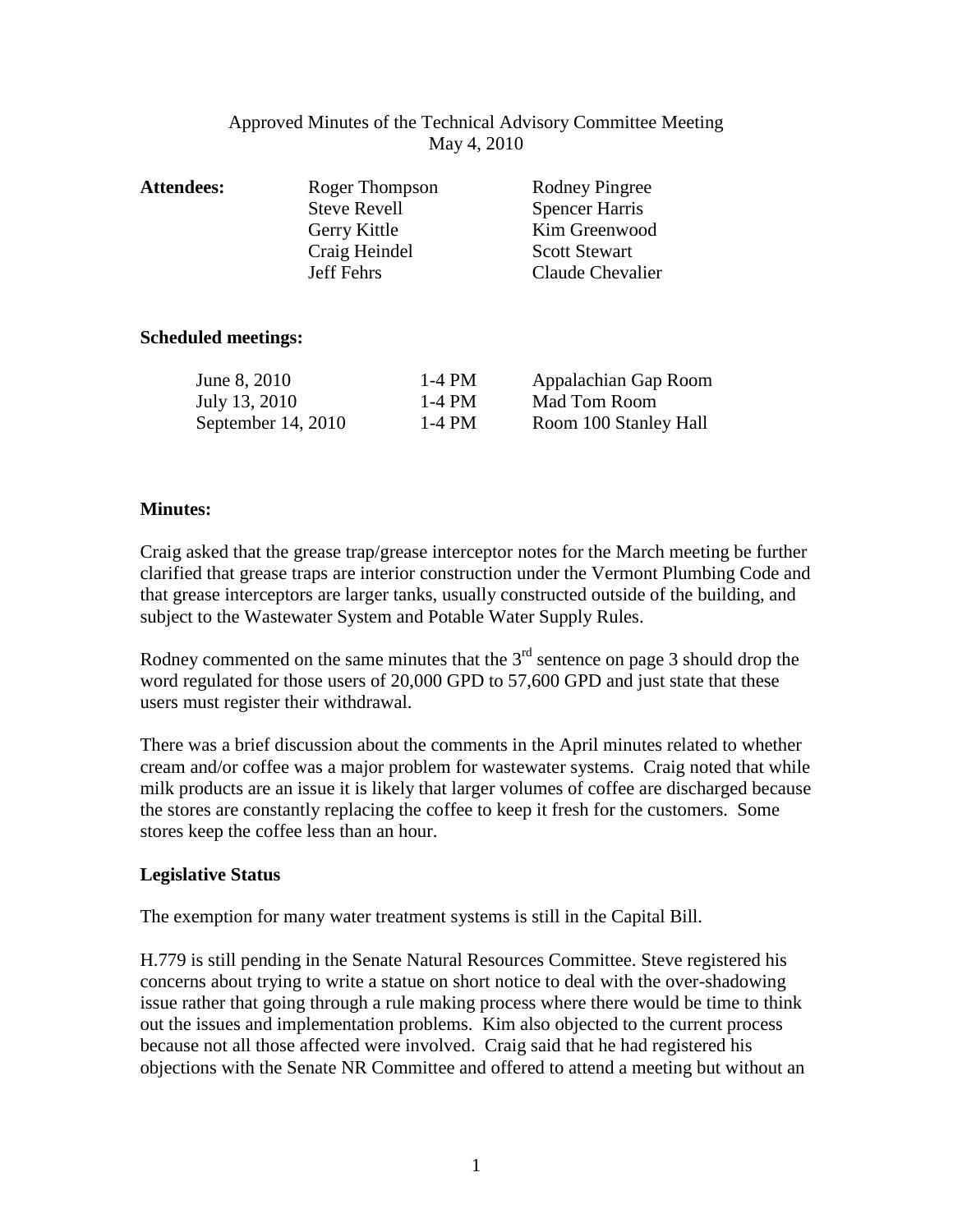invitation so far. Roger stated that even if H.779 does not pass TAC should take up this issue as it is certain to come up in the next legislative session.

Craig asked about the concept of putting the water treatment language in the capital bill even though there is support by TAC for making the proposed changes. Craig offered a motion that TAC go on record objecting to this approach in general. Those present voted unanimously in favor of the motion.

# **Water System Design Flows**

Scott gave a quick review of the progress made at the previous meetings and indicated that the committee should work on finishing the table for design flows. Spencer asked if a permit amendment would be required for a project that used table #2 for design flows and an individual single family residence then added a bedroom. Table #2 allows for a reduction in the design flow per single family residence when 5 or more residences are connected to the same wastewater disposal system and these design flows do not depend on the number of bedrooms in each residence. Roger said that this would depend on whether there are any issues related to septic tank size or pump station capacity or similar issues. If each house has a septic tank then it would need to be upgraded in some cases when bedrooms are added. Roger said that the permit should include a specific statement about what changes would require a permit amendment.

It was decided that the note at the end of table #2 can be removed.

Spencer asked about reducing the 70 GPD/person design flow to something less. Roger said this could be reviewed but any proposed change should include a review of organic loading. The literature has some information on long term loading rates that indicate a maximum of 0.75 gallons per square foot of leachfield should be used. Vermont allows up to 1.5 gallons per square foot per day and therefore a reduction in design flow might need to be offset with a reduction in application rates. The design flow also must remain as at the high end of the range of actual values, not the average flow from a large population when the design is based on a leachfield serving only one residence.

The group agreed to amend the design flow for convention, assembly, and event categories to be 4 gal/day for one mealtime service and 6 gal/day for 4 hour occupancy.

Steve asked about design flows in the caterer category when there are more than 2 employees. Scott suggested asking the regional office staff about the number of commercial caterer applications where there would be employees other than the owner when operated at the owner's single family residence. Al Burns at the health department should be consulted about the licensing program requirements for licensed cafeteria, private clubs, and cafeteria's at a business such as the one at National Life.